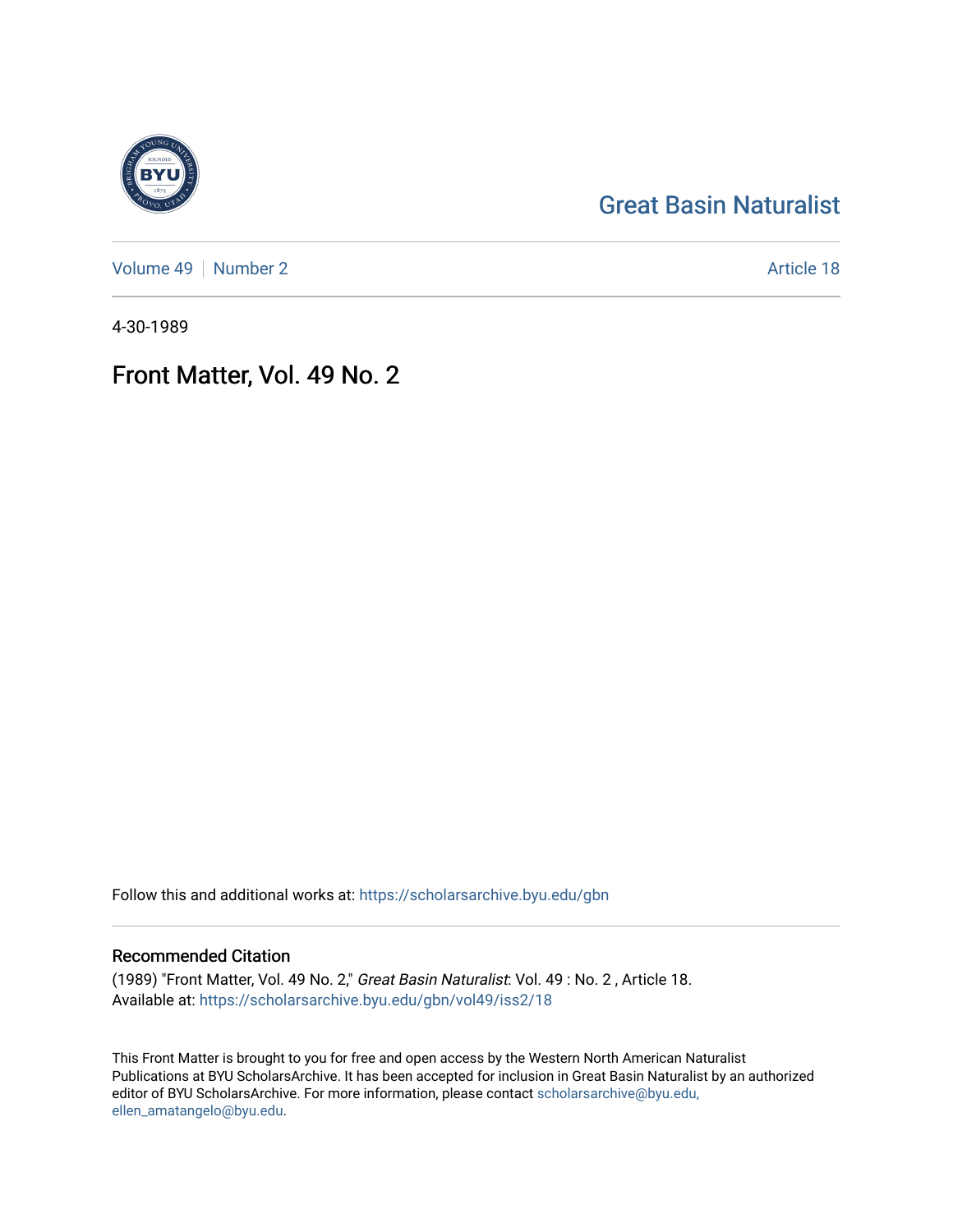# 108 **HE GREAT BASIN NATURALIST**



30 April 1989

executive

**Brigham Young University** 

LENANY

SEP 18 1989

VARD